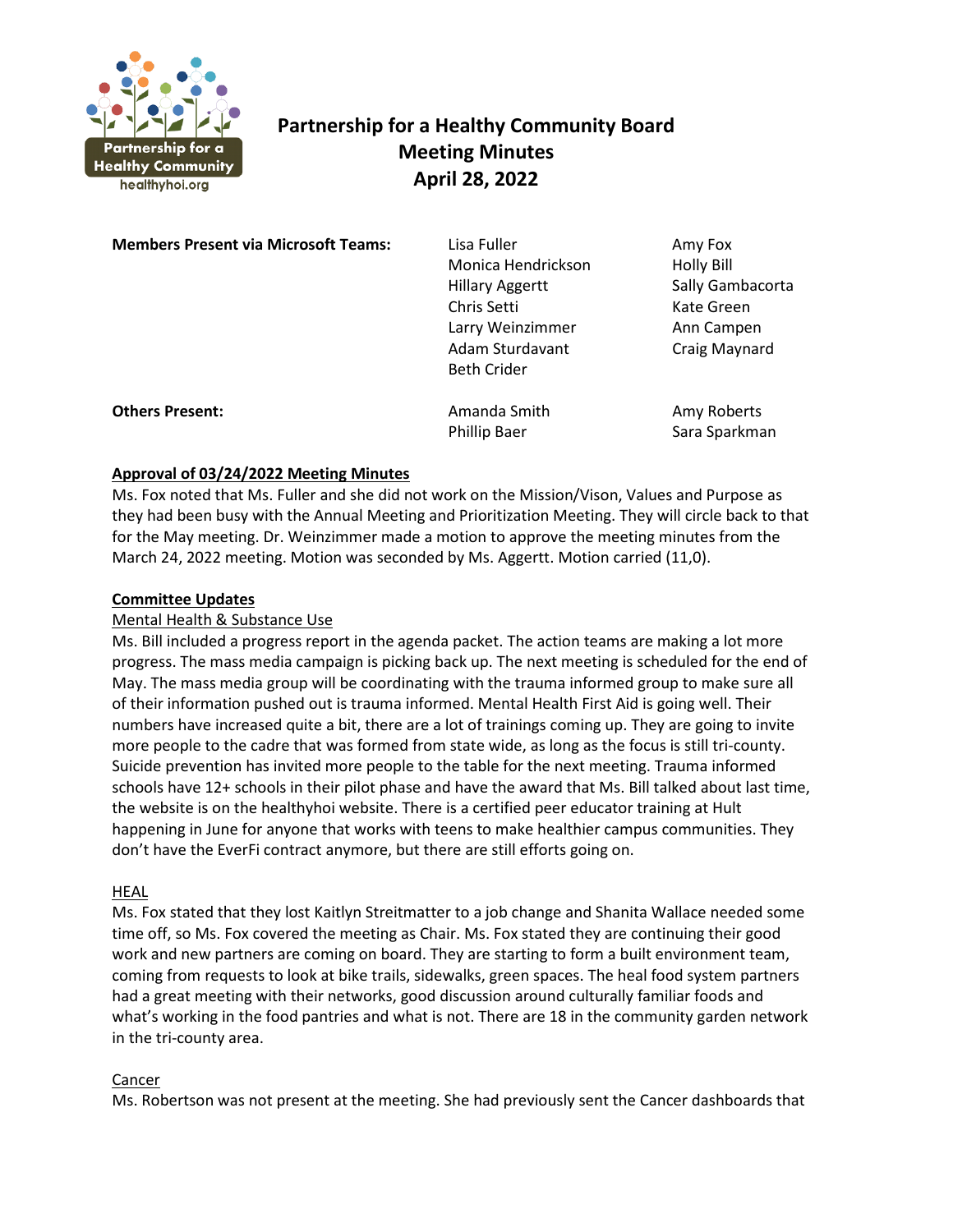were included in the packet.

#### Data Committee

There was no update from the Data Committee, as they had not met this month. They are focusing on the work of the MAPP Committee. Ms. Hendrickson stated that all of the Epidemiologists, Dr. Weinzimmer, and Amanda Smith have been working on the data and with the MAPP committee. She is hopeful that they will soon receive their marching orders to get ready for the prioritization meeting.

#### **Mr. Maynard entered the meeting at 1:12 pm.**

#### **Board Business**

### **PFHC Marketing Plan**

Ms. Aggertt stated that since there is always one Health Department Administrator assigned as a Partnership Board Co-Chair, that they had discussed their PIO coming with them. Ms. Aggertt coordinated with the three PIOs to make sure this marketing plan meets their needs. She also spoke with action team chairs to help clarify any issues that were left uncovered. This is to help everyone be on the same page, for example, everyone using the correct logo. When things need approved, it will be approved on the action team level. Any material created needs to be at an  $8<sup>th</sup>$  grade reading level. After the action teams approve it, it goes to the lead PIO for them to share on Facebook. It's up to the action team leads to send to the PIO for Ms. Aggertt or Ms. Bill to put on the website. There is more information in the document that was included in the packet. There were no questions or concerns from the Board. Ms. Bill made a motion to approve the Partnership for a Healthy Community Marketing Plan. Motion was seconded by Ms. Hendrickson. Motion carried  $(12,0)$ .

### **MAPP Update**

Ms. Fox stated that the Board has already heard about the work the Epidemiologists are doing. She stated that the steering committee has already met twice, and they meet again later today, and they are hopeful they can establish the  $6<sup>th</sup>$  priority for consideration. Ms. Fox stated to date, the 5 priorities picked out are: mental health, substance use, access to care, healthy eating, and cancer. The team has been doing a thoughtful process, considering the CHNA data that was put together by Dr. Weinzimmer and only looking at tri-county information. The 6 priorities will be turned over to the data group Ms. Hendrickson was talking about previously and will put together info sheets for each priority for the individuals attending the meeting to review at the prioritization meeting on May 24th, 2022.

Ms. Aggertt has been working on the Local Public Health Assessment that addresses the 10 essential services. Ms. Aggertt stated the toolkit is not aligned with the services, so they are up in the air on the process. They will be evaluating from the last cycle where they used MAPP and used a survey monkey to evaluate the process. There isn't a sliding scale this time as there was previously. They are gathering comments as to why someone ranked it the way that they did. This will give a good picture as to how the ratings compare from now to previously. They are hoping to have this finalized by May  $6<sup>th</sup>$ . This is not specific to just health departments, but to other sectors as well. Once this completed, it will be given to the data team mentioned for the May 24<sup>th</sup> meeting. This was sent to about 40 individuals and have received 12 so far.

Also, there will be a report for next month for the focus groups around Mental Health in Tazewell